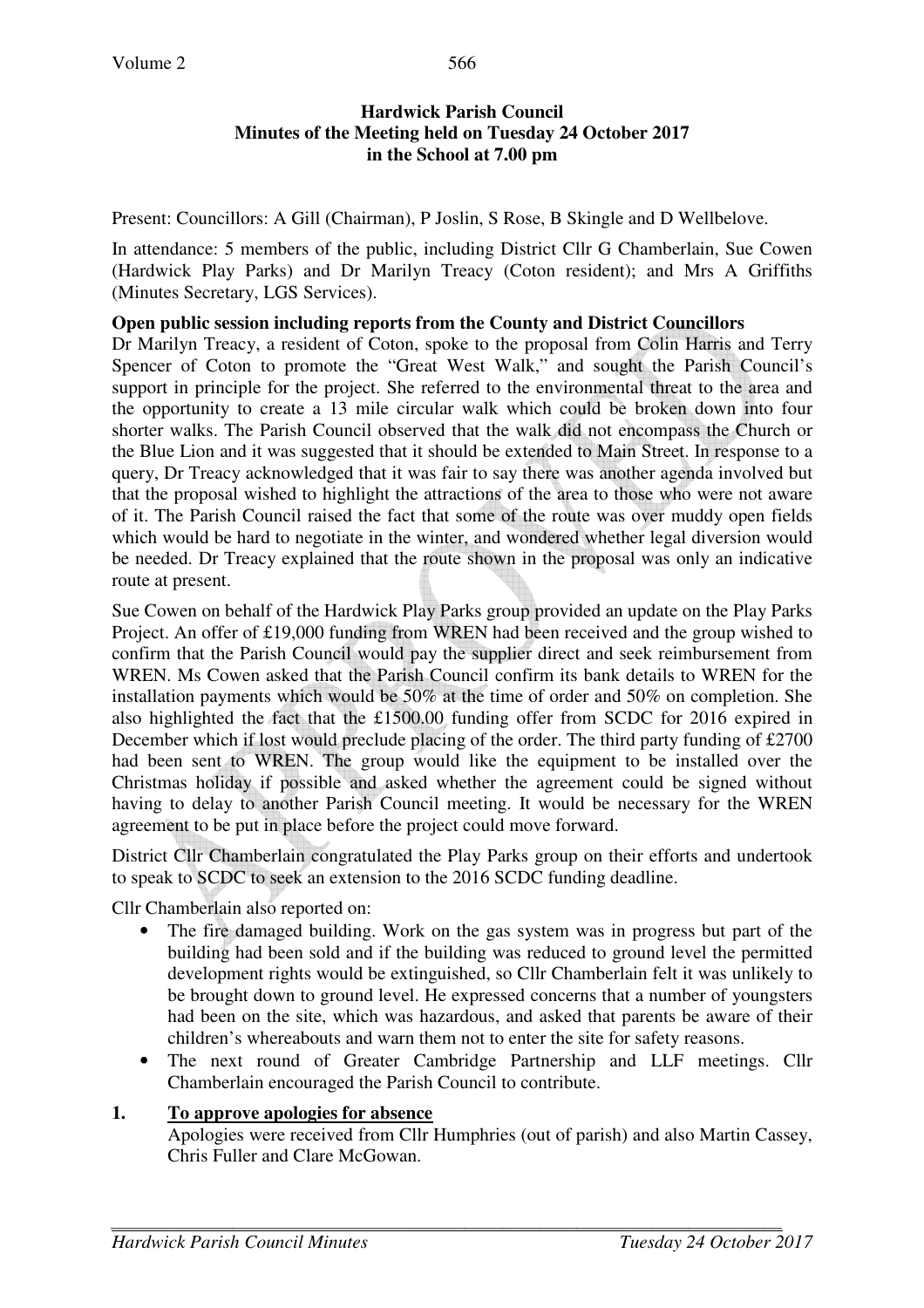## **2. To consider any applications to fill the casual vacancy** None.

# **3. Declaration of interests**

3.1 To receive declarations of interests from councillors on items on the agenda and details of dispensations held

Cllrs Skingle and Wellbelove declared an interest in item 5.3 as members of HSSC. Cllr Rose declared a non-pecuniary interest in item 5.3 as a member of HSSC and also in items 5.4 and 5.5 as a life member of Hardwick Football Club.

Cllr Joslin declared an interest in item 5.1 as a resident of St Neots Road.

Cllr Gill declared an interest in item 8.1 as a member of the trustees of the Community Hall and the existence of his dispensation to speak.

3.2 To receive written and grant any requests for dispensation as appropriate for items on this agenda

None.

# **4. To approve the minutes of the previous meeting on 26 September 2017**

RESOLVED that the minutes of the meeting on 26 September be approved and signed by the Chairman as a true record, after amendments under item 6.1 to delete "that the Parish Council," under 6.3.1 line 2, change "soakaway" to "downpipe," and under item 8.1, paragraph 2 line 1, delete "three," and line 2, change "although" to "except." (Prop PJ, 2nd BS, unanimous)

### **5. Matters arising and carried forward from the last or previous meetings for discussion/decisions**

5.1 (5.1) To consider response from Ashley Heller of CCC about possible removal of trees

 RESOLVED to note the reply from Ashley Heller and the verbal report from Cllr Chamberlain that the consultation for Phase 1 would take place early in the New Year. Tree protection orders would not be issued as Highways England had the authority to override tree protection orders.

 Cllrs Joslin and Gill will attend the Local Liaison Forum meeting on Monday. The Parish Council will reiterate its "wait and see" position.

RESOLVED having received an explanation of the process, the Parish Council had not been told that all the trees would be cut down and concreted over, which was a concern for many residents that the contents of Ashley Heller's reply be conveyed to Pat Portlock.

- 5.2 (5.2) Community Transport initiative to consider views of VAT adviser if received RESOLVED to note the previously circulated information from the VAT adviser, and Cllr Rose's report regarding VAT notice 749, item 7.3, to the effect that if the Parish Council placed the order, received the supply, received a VAT invoice and paid, under point 7.3 of VAT notice 749, the Parish Council could recover the VAT, given that neither the Parish Council or the provider would be running a business, and that the Council could now move forward with some certainty.
- 5.3 (6.3.1) Pavilion downpipes and soakaways to consider quotations if received RESOLVED to defer this item to the next meeting until quotations had been received.

On a proposition by the Chairman, it was agreed to take item 5.4 and 6.2 together.

- 5.4 (6.4) Toft Lions request for permission for regular use of Recreation Ground and changing rooms and
- 6.2 Cambridge United Women's Reserves request for use of Recreation Ground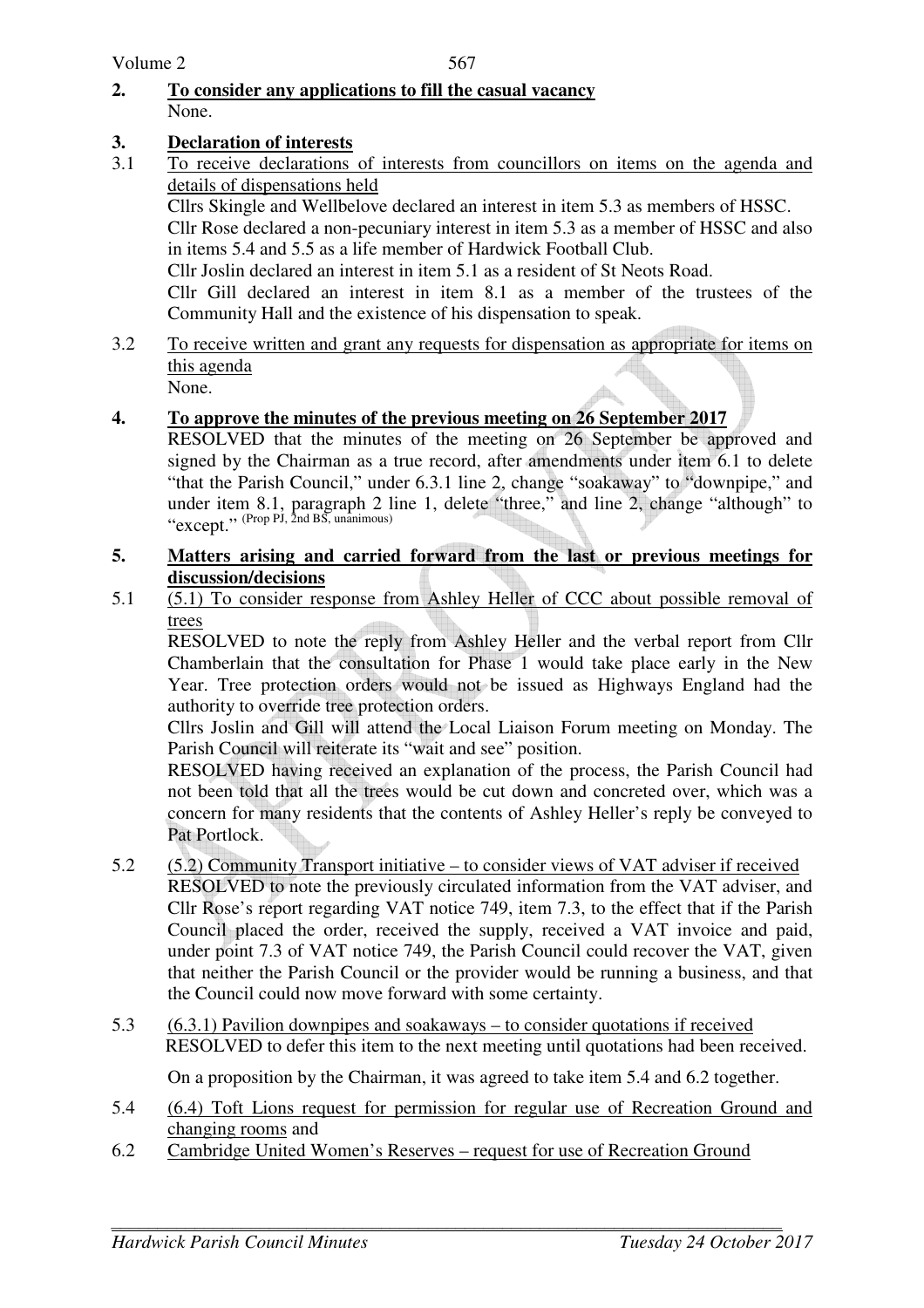RESOLVED to note the responses from Toft Lions, Hardwick Football Club and Chris Fuller's views on the condition of the pitches.

RESOLVED to ask the Football Club whether they would be willing to allow the pitch to be used by other teams for the rest of the season subject to the going rate, and whether they would be willing to manage the process, including checking whether the pitch is playable, and to make the goals, line markings and changing facilities room to program. That we make the goals, lifter available. (Prop AG, 2nd DW, carried with 3 in favour and 2 against)

5.5 (5.4) Football Clubs outstanding fees and to consider a request from Hardwick Harriers that their fee is reduced

RESOLVED to respond to Hardwick Harriers Football Club that the Parish Council wishes them to pay the full amount of £750.00 for the three years' outstanding fees, including the 2016 season, but for the Under 9s team the Parish Council agrees to a reduction to £125.00, representing a half fee, for this current season. (Prop SR, 2nd PJ, unanimous)

5.6 To consider the Scouts request to fence an area of the recreation ground Cllr Gill reported, was noted.

RESOLVED having considered Cllr Gill's report on his meeting with the Scout leaders and their offer to clear the area of approximately 18m x 8m of brambles and other rubbish before use and also the advice from CAPALC on disposal of the land, and the option of issuing a second lease to cover that piece of ground, that the Parish Council is not in favour of extending the lease and will not enter into discussions on this until a decision is made about the new Community Centre. (Prop BS, 2nd PJ, unanimous)

RESOLVED, given the poor condition of that piece of land, to delegate to the Clerk to arrange for the area to be cleared of brambles, litter and any other waste on the site. (Prop AG, 2nd PJ, carried with 4 in favour and 1 against)

### **6. Correspondence/communications received**

6.1 Resident – access to the School by parents/carers with triple buggies

RESOLVED having considered the Chairman's report on the difficulties encountered by a resident in accessing the Pre-school with a triple buggy via the play area gate before the School gate is opened, and on correspondence from the Pre-school manager and the Headteacher explaining the constraints, to ask Kompan for a quotation to install a gate with a clear opening of 1.2 metres, of the same style and design as the existing fence, to enable the play area and Pre-school to be accessible for triple buggies and wheelchairs. (Prop BS, 2nd AG, unanimous)

- 6.2 Cambridge United Women's Reserves request for use of Recreation Ground Taken earlier.
- 6.3 Christmas Tree Festival invitation Noted.
- 6.4 PKF Littlejohn LLP external Audit conclusion RESOLVED to note the conclusion of the annual audit.
- 6.5 Colin Harris and Terry Spencer Great West Walk proposal RESOLVED, subject to the Parish Council's view that the route should extend all the way to Main Street, and its concerns that there may be a hidden agenda involved, to give in principle support to the initiative. (Prop SR, 2nd PJ, carried with 4 in favour and 1 abstention)
- 6.6 Hardwick Play Parks WREN grant application success and recommendation that the Council accept the Kompan quotation and put the works in hand The Parish Council expressed congratulations to the Play Parks group for securing the WREN funding. Cllr Chamberlain will seek a time extension for the SCDC funding.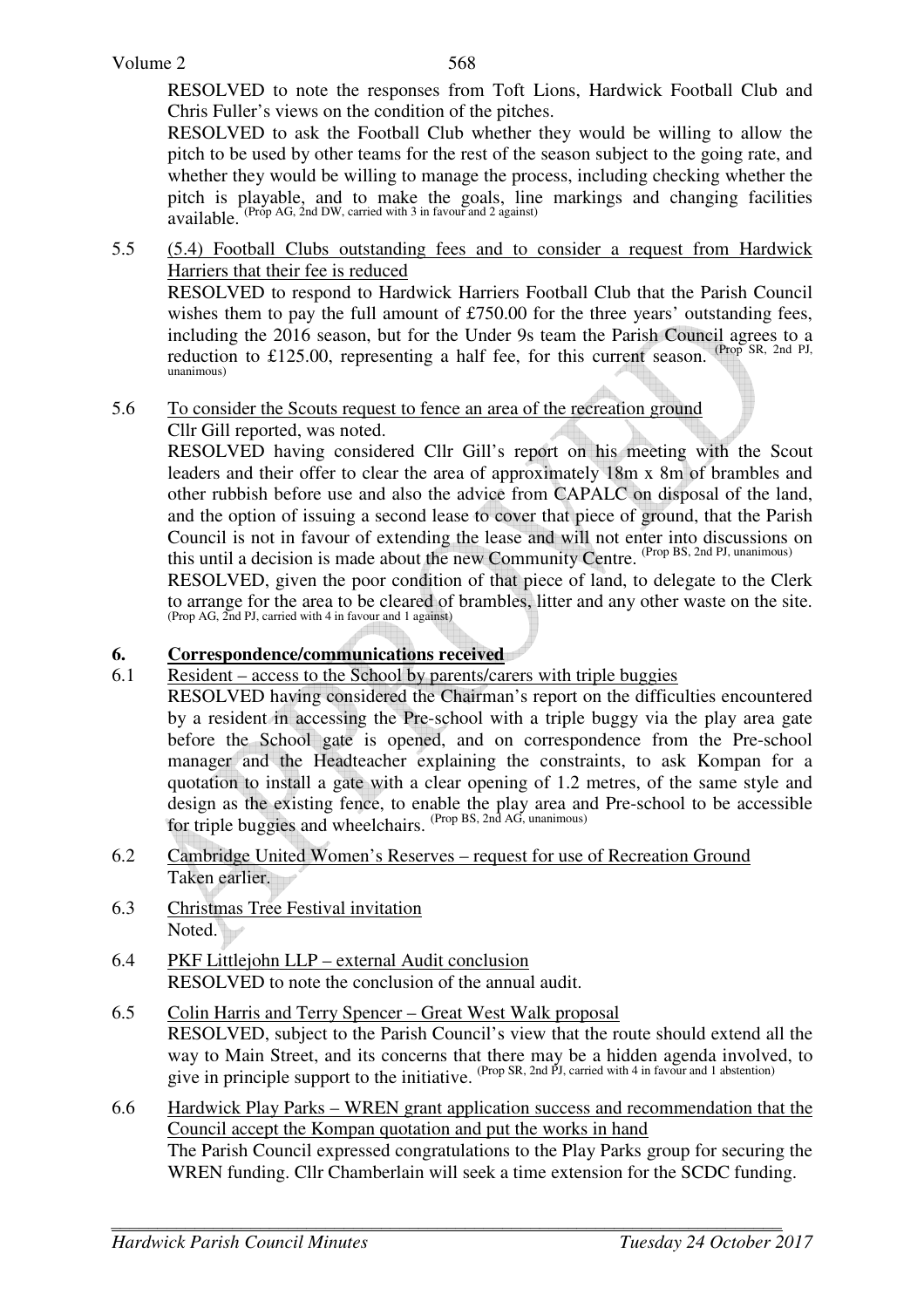The order is to be placed by Christmas to satisfy the rules. The Parish Council asked whether the funds would be received before payment was required. Sue Cowen replied that the arrangements would be set out in the funding agreement which has not yet been seen.

 RESOLVED to delegate to the Clerk along with the Chairman and Cllr Skingle to check the paperwork when received, and if this is in order to proceed to place an order with Kompan for the equipment at a value of £22,338.30 plus VAT. (Prop BS, 2nd PJ, unanimous)

At 8.40 pm the meeting was briefly suspended to enable clarification to be given on the items being cleared from the site, whose responsibility it will be for offloading, and who is responsible for the full site survey and whether it has been carried out. Sue Cowen will check with Clare McGowan.

It was noted that the final quote was lower than the original quote and that the Play Parks group were submitting a change request to WREN to change the amount and proceed with the agreement on the basis of £22,338.30 plus VAT.

The meeting re-opened at 8.46 pm.

6.7 Herts and Cambs Ground Maintenance – to consider if additional grass cuts are required

 RESOLVED, given that additional cuts had been required due to continued growth this season, to authorise the Clerk to approve additional cuts when notified by Chris Fuller as required. Thanks were expressed to Chris Fuller for his assistance. (Prop SR, 2nd) PJ, unanimous)

### **7. Planning Applications and Decision notices and tree works applications**

- 7.1 Planning applications received since the last meeting
- 7.1.1 S/3492/17/FL 52 Main Street Resubmission of previously approved timber frame double garage with minor alterations RESOLVED that the Parish Council supports the application. (Prop AG, 2nd PJ, unanimous)
- 7.1.2 S/3677/17/LB The Old Victoria Farmhouse, 26 Main Street Works to reinstate inglenook fireplace (current dining room) and installation of a wood burner. Installation of a chimney liner and wood burning stove (study) RESOLVED that the Parish Council supports the application. (Prop AG, 2nd PJ, unanimous)
- 7.1.3 S/3490/17/FL 68 Limes Road Erection of two storey dwelling and associated works to vehicular access (amended) RESOLVED that the Parish Council objects to the application and wishes to comment that it appears that there is inadequate parking for this property, which would entail parking close to the corner of a main arterial road through the village giving access to other cul-de-sacs, creating a hazard. <sup>(Prop AG, 2nd PJ, unanimous)</sup>
- 7.2 SCDC Decision Notices Details of planning permissions granted by SCDC or refusal notices since the last meeting can be viewed on the SCDC Planning Portal at http://plan.scambs.gov.uk/.
- 7.2.1 S/2911/17/NM 89 Limes Road Non-material amendment of planning permission S/3616/16/FL for moving rear extension line away from boundary and moving roof light from front to rear – see

http://plan.scambs.gov.uk/swiftlg/apas/run/wchvarylogin.display

- 7.2.2 S/3208/17/NM 111 Limes Road Non-material amendment of planning permission S/2237/16/FL – Permission granted.
- 7.2.3 S/2994/16/DC Land behind St Mary's Church on Main Street Replacement of a temporary cabin meeting room, kitchenette and toilet facilities – Permission granted.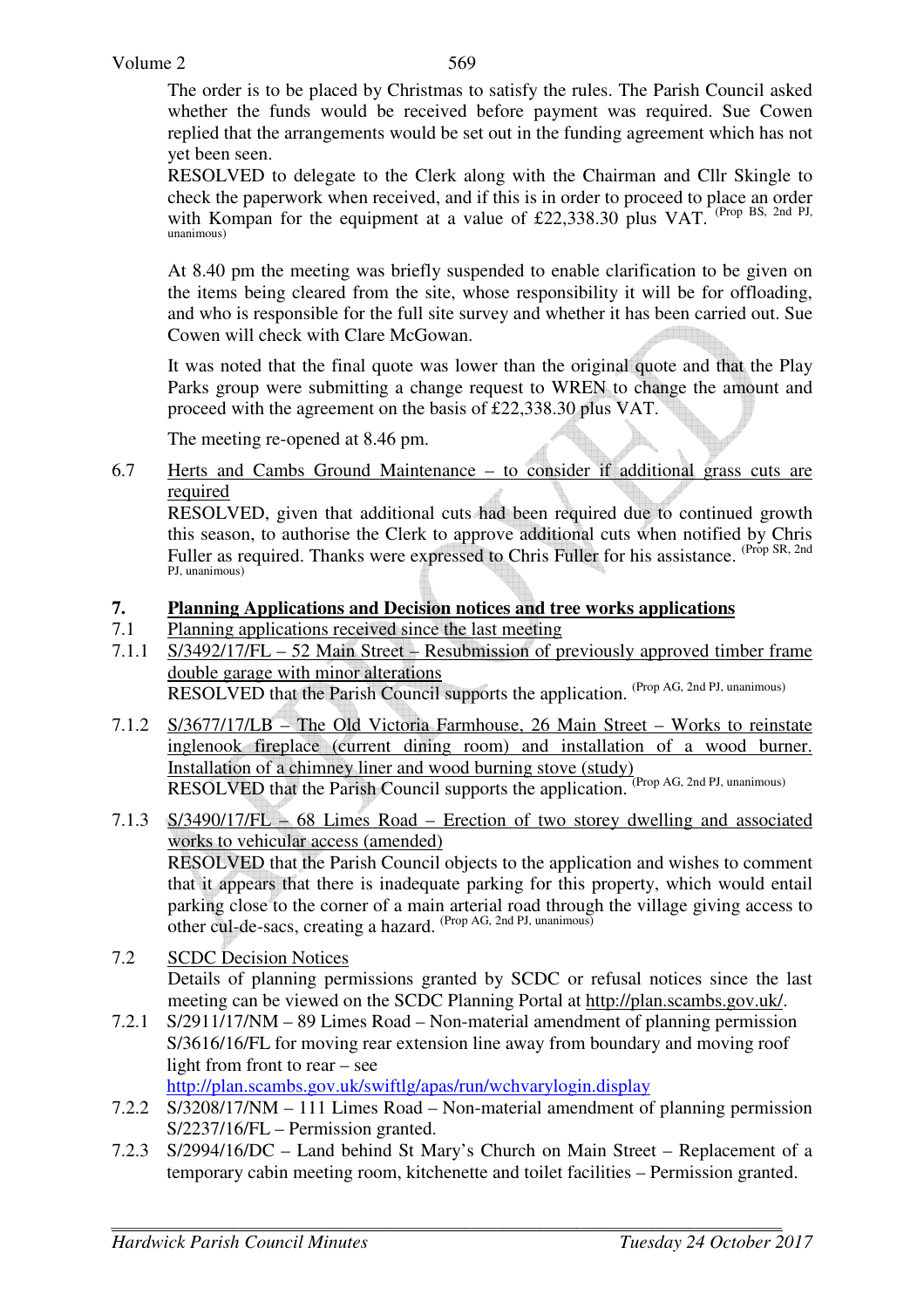#### Volume 2

- 7.2.4 S/3234/16/FL 3 Laxton Avenue Change of use from residential to a mixed use of residential and childminding business – Permission refused.
- 7.2.5 S/1886/17/FL 44 Hall Drive Proposed 3 bed bungalow Permission granted.
- 7.2.6 S/2889/17/LD 15 Pershore Road Lawful development certificate for proposed partial garage conversion for bathroom/utility area – Permission granted.
- 7.3 Tree Works None.

### **8. Members reports and items for information only**

8.1 New Housing Developments and Planning Obligations including report on Planning Committee meeting Cllr Rose's previously circulated report was taken as read. The need to be mindful as

to who looks after the play areas and allotments long-term was noted.

- 8.0.1 (5.3) Low hanging trees Cllr Gill is waiting for the contractors to contact him.
- 8.0.2 (5.5) Wildflowers Cllr Gill will contact Cllr Humphries.

### **9. Finance, procedure and risk assessment**

- 9.1 To consider any quotes for urgent work required because of risk and Clerk's use of delegated powers
	- None.
- 9.2 To receive play areas and skate park inspection reports

RESOLVED to receive reports on the Egremont Road and St Mary's Church play areas and the Skate park. The Skate park repairs had been completed.

RESOLVED to email Cllr Bhachu for an up to date report on Grenadier Walk and Worcester Avenue play areas.

### 9.3 To receive the financial report and approve the payment of bills

RESOLVED that the payments as listed in the finance report should be paid, plus Hardwick Happenings (Reimbursement of money paid to Parish Council in error) £75.00. (Prop PJ, 2nd SR, unanimous)

| Herts and Cambs Ground Maintenance (Grass cutting) | £966.00  |
|----------------------------------------------------|----------|
| Algar Signeraft (No dogs sign)                     | £122.40  |
| RPM (Slide repair)                                 | £288.00  |
| Salary                                             | £90.36   |
| LGS Services (Admin support)                       | £1316.24 |
| Salary                                             | £112.00  |
| NEST (Pension) (DD)                                | £166.75  |
| Herts and Cambs Ground Maintenance (Grass cutting) | £282.00  |
|                                                    |          |

Credits, including investment interest, and receipt of the precept, were noted.

## **10. Members' items for the next agenda and for the Clerk's information and Closure of meeting**

Cllr Joslin apologised that she had been unable to attend last week's Village Plan meeting and will report on the November meeting next time.

Cllrs Gill and Joslin will attend the LLF meeting on 30 October.

Webmaster recruitment is to be an agenda item for the next meeting. Cllr Rose reported that Robert Cassey had offered to show him how to upload material on to the website and sought the Council's authorisation to do this.

A report on back up procedures and practice including the off site electronic facility was sought for the next meeting.

Cllr Rose undertook to write the Hardwick Happenings report this month in Cllr Humphries's absence.